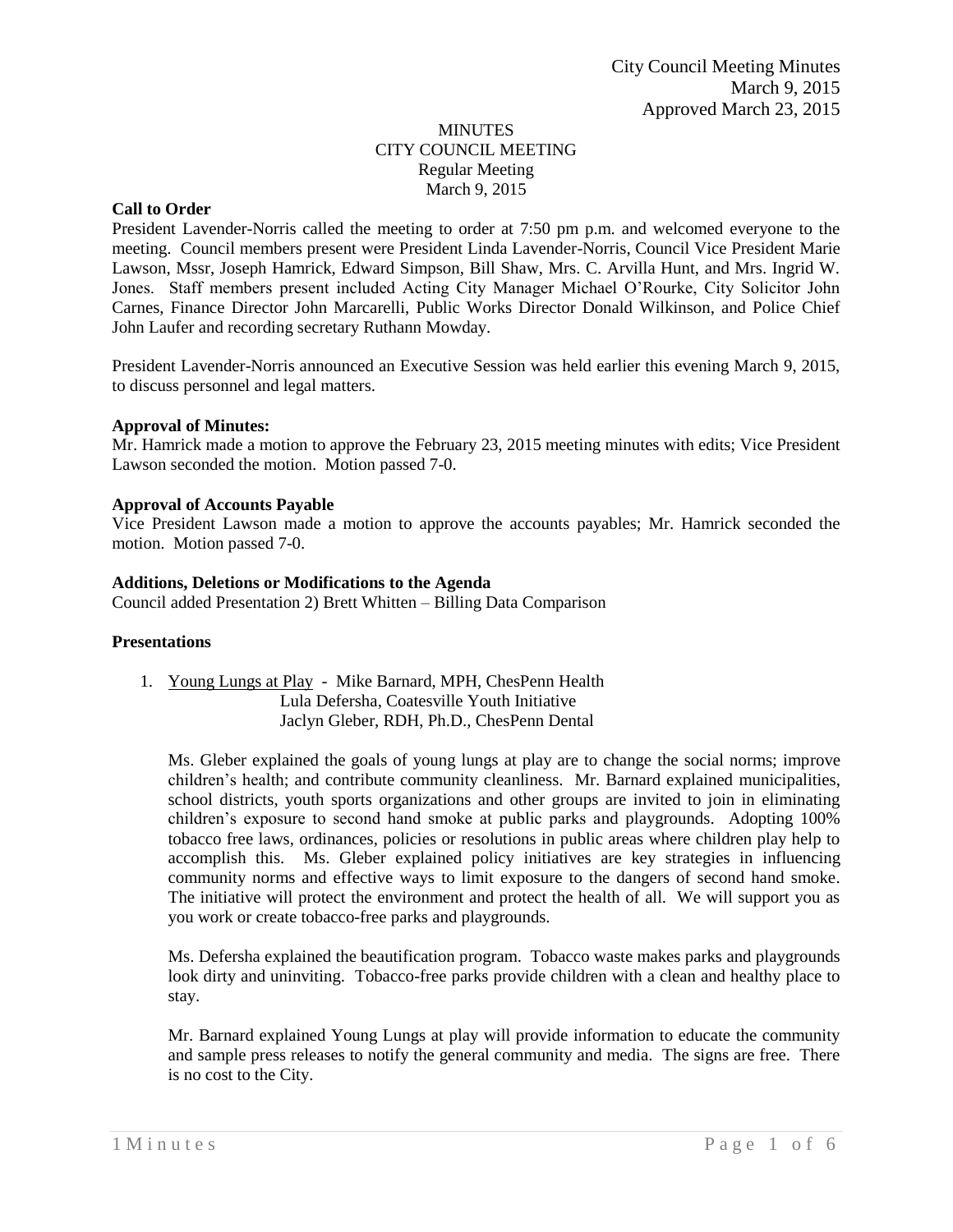Mrs. Horton-Lewis explained that this is much larger than health education.

# 2. Billing Data Comparison – Brett Whitten

Mr. Whitten said Mr. Paul Evans requested that he compare several spreadsheets by the City of Coatesville within a robust database to: identify properties that have toter trash bins that may not be getting billed by Berkheimer; identify differences between the number of toters at properties and the billing data of Berkheimer; and identify rental properties that have incorrect mailing address information of the property owner. He used the following data sources: Coatesville toter delivery file provided by Toter Corp, GIS property data; Berkheimer billing data and the Coatesville rental properties file.

There are approximately 500 properties where the mailing address from the rentals files does not match Berkheimer or GIS. Many have an incorrect city and zip for the mailing street address. There are approximately 100+ properties that are listed as having toters but do not have a corresponding Berkheimer account. The next step is to programmatically cross-reference and filter data where customers are not billed or under-billed for service and continue to sift through rentals to identify property entries that need to be corrected.

# **Citizens' Hearings –** *Regular Action Items Only* **(3 Minutes)**

David DeSimone

Mr. DeSimone had no comment at this time on regular action items only.

Alphonso Williams

Mr. Williams had no comment on regular action items.

#### Paul Evans

Mr. Evans announced he emailed an article on how another Municipality outsources Codes. He provided a petition to Council regarding outsourcing the Codes Department. He suggested to outsource information technology.

# Joe Leofsky

Mr. Leofsky thanked Council for their hard work on the budget and tough decisions ahead. He questioned the Earned Income Taxes and Real Estates Taxes payments.

# John Pawlowski

Mr. Pawlowski asked Council to approve the Resolution for the Gazebo Project.

#### Rodger Ollis

Sergeant Ollis spoke as a resident and father. He thanked Young Lungs at Play for attending the meeting and would appreciate Council to consider the Ordinance.

Vice President Lawson made a motion to close citizens' hearings on regular action items only; Mrs. Hunt seconded the motion. Motion passed 7-0.

# **Discussion Item**

1. Discuss Updating Procurement and Purchasing Ordinance to stay in Compliance with Pa State Mr. Marcarelli announced the State has updated and increased their Procurement and Purchasing amounts. The City will need to approve an Ordinance to update their Ordinance to be compliant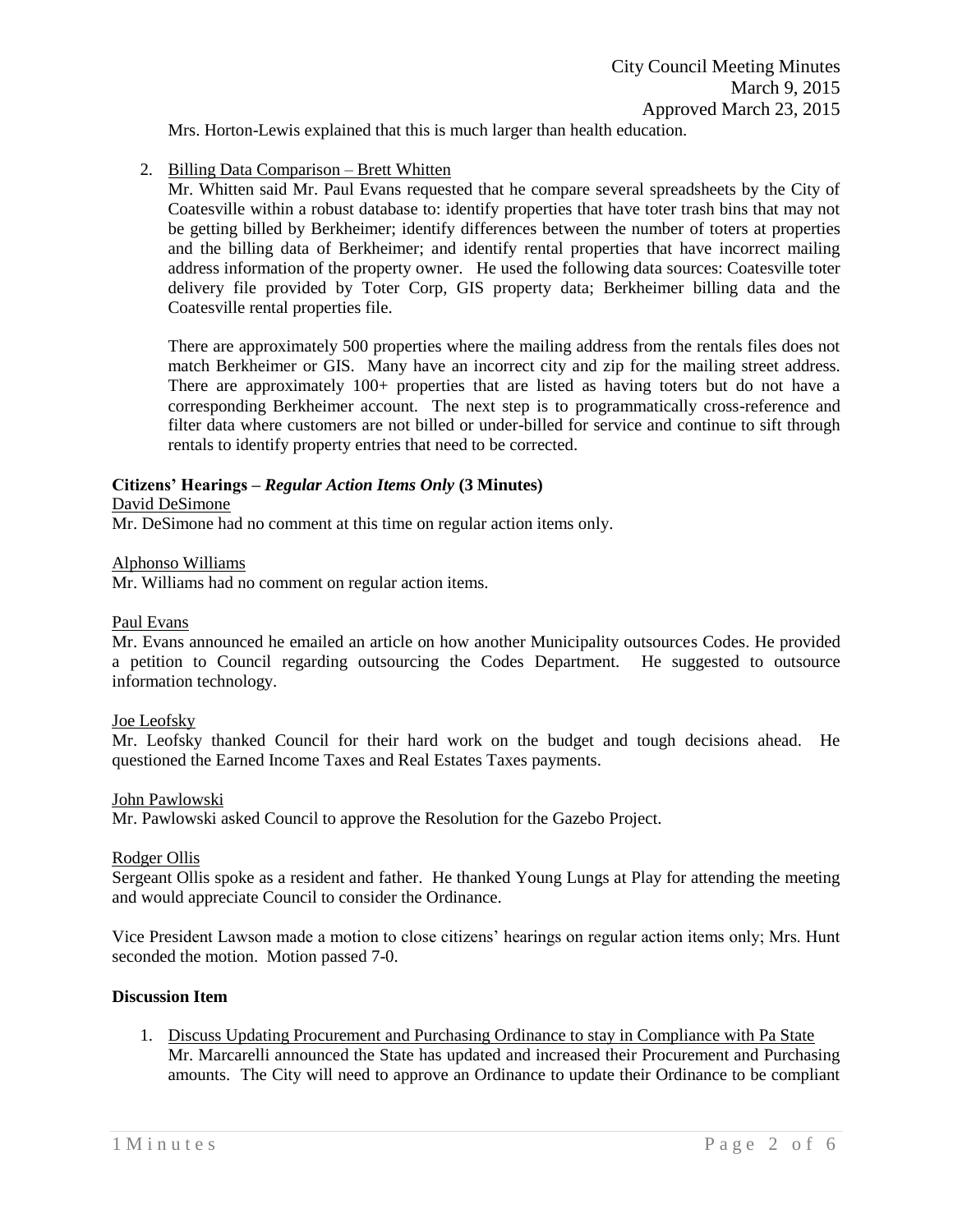with the States. Mr. Carnes believed the current Ordinance has a cost of living adjustment. He will review the Ordinance and advise whether a new one is required.

2. Discuss Group Homes

At the last meeting the Group Homes were discussed and Mr. O'Rourke was asked to provide the different classes of disabilities for the group homes.

Mr. O'Rourke explained the Federal laws define a person with a disability as "Any person who has a physical or mental impairment that substantially limits one or more major life activities; has a record of such impairment; or is regarded as having such an impairment."

In general, a physical or mental impairment includes hearing, mobility and visual impairments, chronic alcoholism, chronic mental illness, AIDS, AIDS Related Complex, and mental retardation that substantially limits one or more major life activities. Major life activities include walking, talking, hearing, seeing, breathing, learning, performing manual tasks, and caring for oneself. Mr. Shaw announced two meetings to help homelessness and housing.

3. Discuss 2015 Budget

President Lavender-Norris announced the Council will be holding an Executive meeting to discuss personnel impacts.

Mr. O'Rourke provided Council with a plan for balancing the budget. The plan consisted of ways to cover the expenses of the handicap signs; Public Works clean up fees; Parking Meters doubled and all Parking Fines doubled. The total revenue enhancement would be a little over \$400,000.00. Council asked Mr. O'Rourke and Mr. Carnes to see if Handicap signs can be designated for an individual.

# **Regular Action Items**

- 1. Receive and consider RFP for Conti Property Lease Mr. Simpson made a motion to approve the RFP for the Conti Property lease with additional clauses; Vice President Lawson seconded the motion. Motion passed 7-0.
- 2. Receive and consider RFP for Fireworks on July 11, 2015 Vice President Lawson made a motion to approve the RFP for the Fireworks on July 11, 2015; Mr. Hamrick seconded the motion. Motion passed 7-0.
- 3. Receive and consider a Resolution by the Council of the City of Coatesville appointing Tax Collection Committee Delegates Vice President Lawson approved a Resolution by the Council of the City of Coatesville appointing Tax Collection and Committee Delegates; Mr. Hamrick seconded the motion. Motion passed 7-0.
- 4. Receive and consider liaison position for Various City Department Vice President Lawson made a motion to approve Mr. Simpson for liaison in Finance, Mr. Shaw liaison in Administration, Mr. Hamrick liaison in Fire, Mrs. Hunt liaison in Public Works and President Lavender-Norris as a floater; Mr. Simpson seconded the motion. Motion passed 7-0.
- 5. Receive and consider Resolution of the Council of the City of Coatesville, Chester County, Pennsylvania, authorizing application to the 2014 PECO Green Open Space Program for the Gazebo Project, identifying a match of up to \$10,000.00 and establishing that this Resolution supersedes any inconsistent Resolutions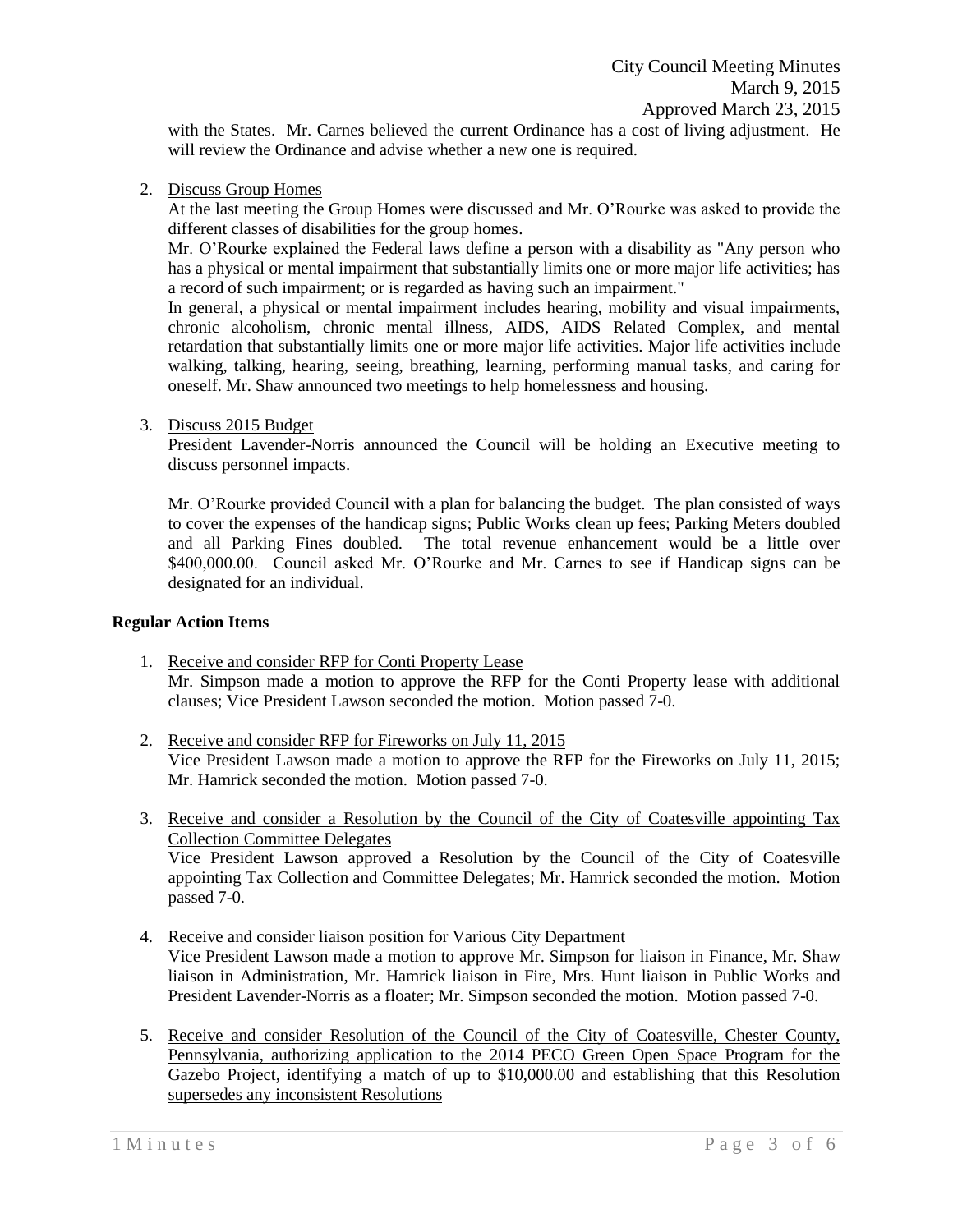Mr. Simpson made a motion to approve a Resolution of the Council of the City of Coatesville, Chester County, Pennsylvania, authorizing application to the 2014 PECO Green Open Space Program for the Gazebo Project, identifying a match of up to \$10,000.00 and establishing that this Resolution supersedes any inconsistent Resolutions; Mrs. Hunt seconded the motion. Motion passed 7-0.

- 6. Receive and consider First Reading an Ordinance amending Chapter 108-1. Fees in the City of Coatesville Code to remove inconsistent duplicate fees Vice President Lawson made a motion to approve First Reading an Ordinance amending Chapter 108-1. Fees in the City of Coatesville Code to remove inconsistent duplicate fees; Mrs. Hunt seconded the motion. Motion passed 7-0.
- 7. Receive and consider First Reading an Ordinance amending Chapter 169-7 Behaviors in City Parks by adding a new subsection N. Smoking ban in all City Parks including all tobacco products (cigarettes, cigars, pipes and chewing tobacco) as well as e-cigarettes, vapor cigarettes and all alternatives

Vice President Lawson made a motion to approve the First Reading an Ordinance amending Chapter 169-7 Behaviors in City Parks by adding a new subsection N. Smoking ban in all City Parks including all tobacco products (cigarettes, cigars, pipes and chewing tobacco) as well as ecigarettes, vapor cigarettes and all alternatives; Mrs. Hunt seconded the motion. Motion passed 6- 1. Mrs. Jones was the dissenting vote.

# **Solicitors Report**

Mr. Carnes announced the Family Bond for public improvements needs to be revised. The Zoning Ordinance for the Group Homes has passed and a certified copy will be sent to the County Planning Commission. He assisted DEPG Coatesville Associates in applying for a \$1 million RCP Grant to be used for a parking garage. A revised Riverwalk easement agreement was sent to the Redevelopment Authority and a Resolution was approved in the City's efforts in obtaining a PECO Grant.

# **City Manager's Report**

Mr. O'Rourke handed out the department reports for the Codes Department (2 weeks), Police Department February report and the Public Works scheduled projects and timelines.

Mr. O'Rourke said he called the promotion consultants firm he has previously used in York for the City events. He has not received a call back. He stated that if does not receive a call back he will start to call other companies.

# **Citizens' Hearings –** *Non-Agenda Items Only* **(3 Minutes)**

# Alphonso Williams

 $\overline{Mr}$ . Williams announced light between 3<sup>rd</sup> and 4<sup>th</sup> Avenue blinks on and off. He asked for response from City Manager on the Codes Dept.

# David DeSimone

Mr. DeSimone thanked Council, he sees a different attitude group working together and getting things done. He asked for Ordinances to be placed on Website before voting on them. He questioned the collection rate.

# Paul Evans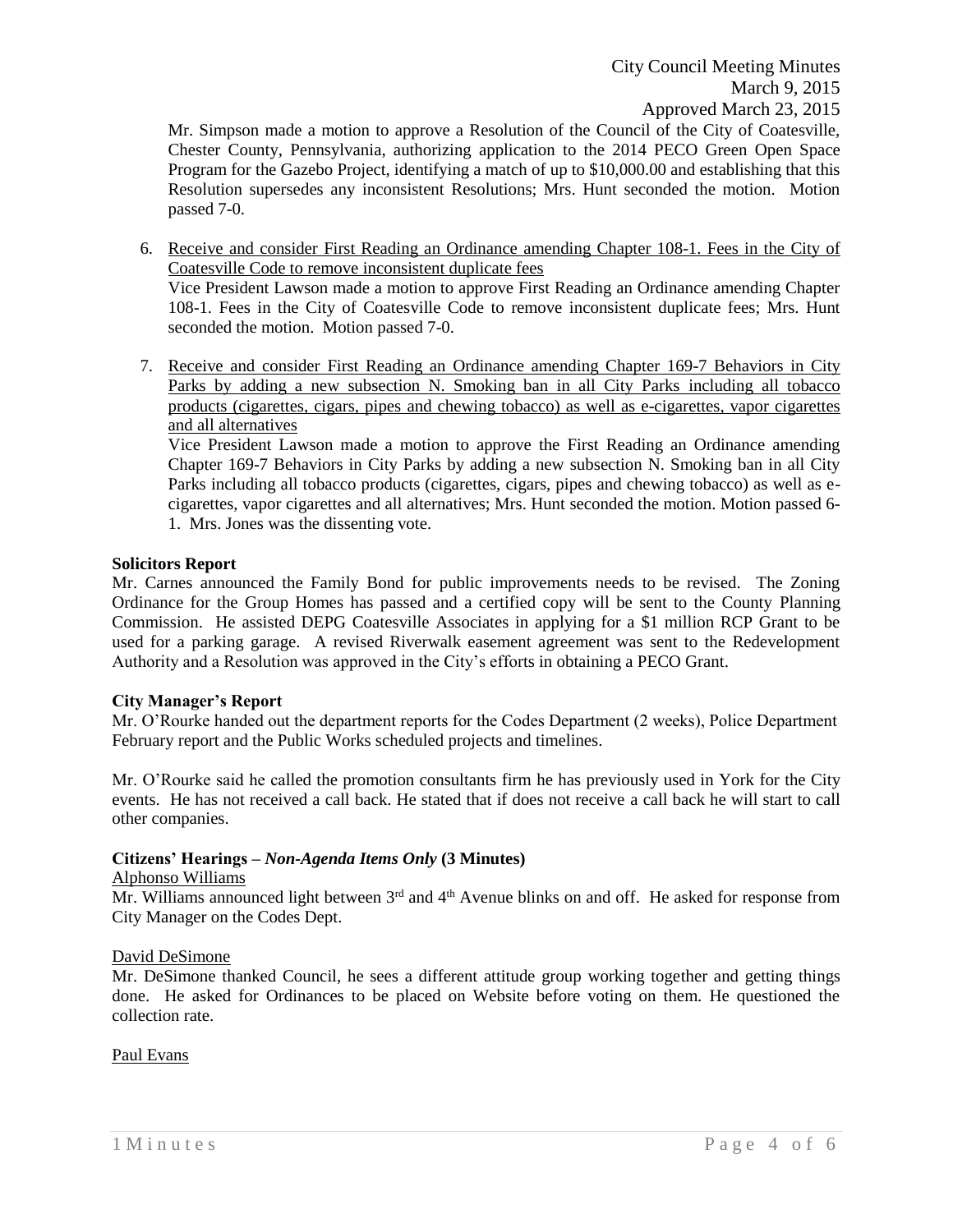Mr. Evans stated the Chapter 136 fees do not match up. He questioned the process for late fees on rental licenses, they automatically go to citation. He voiced his concerns on the 2013 budget loss in the Codes Department.

#### Joe Leofsky

Mr. Leofsky questioned the rental license late fee and going into citation automatically with no notice. He voiced his concerns on the statement that the late fee on rental licenses is not steep enough.

#### Mohammed Hezkar

Mr. Hezkar stated he had no comment at this time.

#### Jonquil Patterson

Mr. Patterson announced there will be a Millennial Speaker Series starting March 18, 2015 from 2:00 am -2:30 pm. All are welcome.

Mr. Hamrick made a motion to close citizens' hearings on non-agenda items only; Mrs. Hunt seconded the motion. Motion passed 7-0.

#### **Special Events**

There were no special events at this time.

#### **Council Comments**

Mr. Hamrick announced it is good to be back. He wished everyone a nice evening.

Mr. Shaw resonated with Mr. DeSimone, Council is a serious minded group. He is thrilled to work with this group of people. He thanked staff for working hard and particularly Mr. Marcarelli and Mr. O'Rourke with calculating and figuring and getting things moving.

Mrs. Jones thanked everyone for attending the meeting. She thanked Mr. Wilkinson and the Police Department for a job well done during the biggest snow storm of the season. They did the best with what they had. She quoted Elizabeth Barrett Browning "Let today prepare us for a better tomorrow."

Mr. Simpson thanked everyone for attending the meeting and for the well wishes. He feels good. The City Council will hopefully get back on track and get things together. He said to keep in mind that when looking at the unpaid fees that 70% of houses in the City are landlord and 30% owner occupied.

Mrs. Hunt thanked everyone for attending the meeting. She welcomed back Mr. DeSimone and thanked him for his words and contributions. She thanked administration and Council for their hard work. We continue to work together for the betterment of the City.

Vice President Lawson thanked everyone for attending the meeting. She thanked and expressed her appreciation to Ms. Regina, CAPP, the landlords, Mr. Whitten, and Young Lungs at Play for their dedication and assistance to the City. She announced that she experienced her first ride along in a plow truck during the snow storm. It was a great opportunity to know what the departments are going thru. She thanked Mr. Patterson for his work at the Library. She thanked very one for their commitment in making Coatesville a place to "Live, Work and Play."